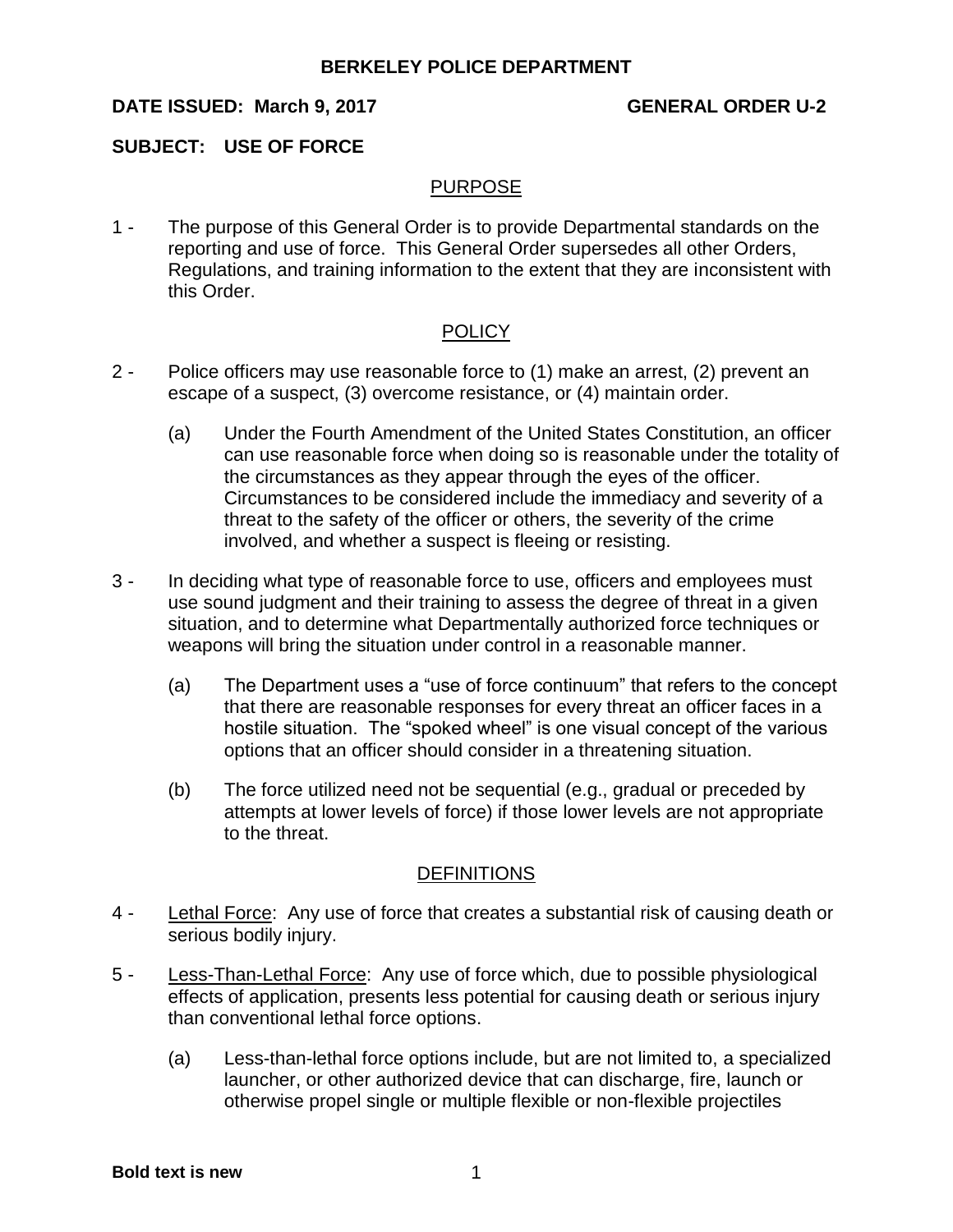## **DATE ISSUED: March 9, 2017 GENERAL ORDER U-2**

designed to cause physiological effects consistent with blunt force impact.

- 6 Non-Lethal Force: Any use of force other than lethal force or less-than-lethal force.
- 7 Officer (or) Police Officer: Any sworn peace officer.
- 8 Authorized Employee: Any non-sworn employee who has received defensive tactics training and has been authorized by the Chief of Police to use non-lethal force.
- 9 Employee: Any non-sworn employee of the Berkeley Police Department, including those deemed "authorized employees."
- 10 Deploy:
	- (a) With respect to less-than-lethal munitions, removal of a launcher, projectile or other device from its storage container for the purpose of operational use.
	- (b) With respect to chemical agents and smoke, removal of a canister or delivery device from its storage container for the purpose of operational use.
- 11 Use:
	- (a) With respect to less-than-lethal munitions, to discharge a less-than-lethal munition.
	- (b) With respect to chemical agents and smoke, to discharge the contents of a canister or delivery device.

# PROCEDURES

## Use of Lethal Force

- 12 Officers shall not discharge firearms or use other lethal force in connection with police duty, except in the following circumstances:
	- (a) When the officer reasonably believes that doing so is necessary to protect the officer or others from death or serious bodily injury, and, where feasible, some warning has been given.
	- (b) To apprehend a suspected fleeing felon:
		- (1) When necessary to prevent escape, and
		- (2) When the officer has probable cause to believe that the suspected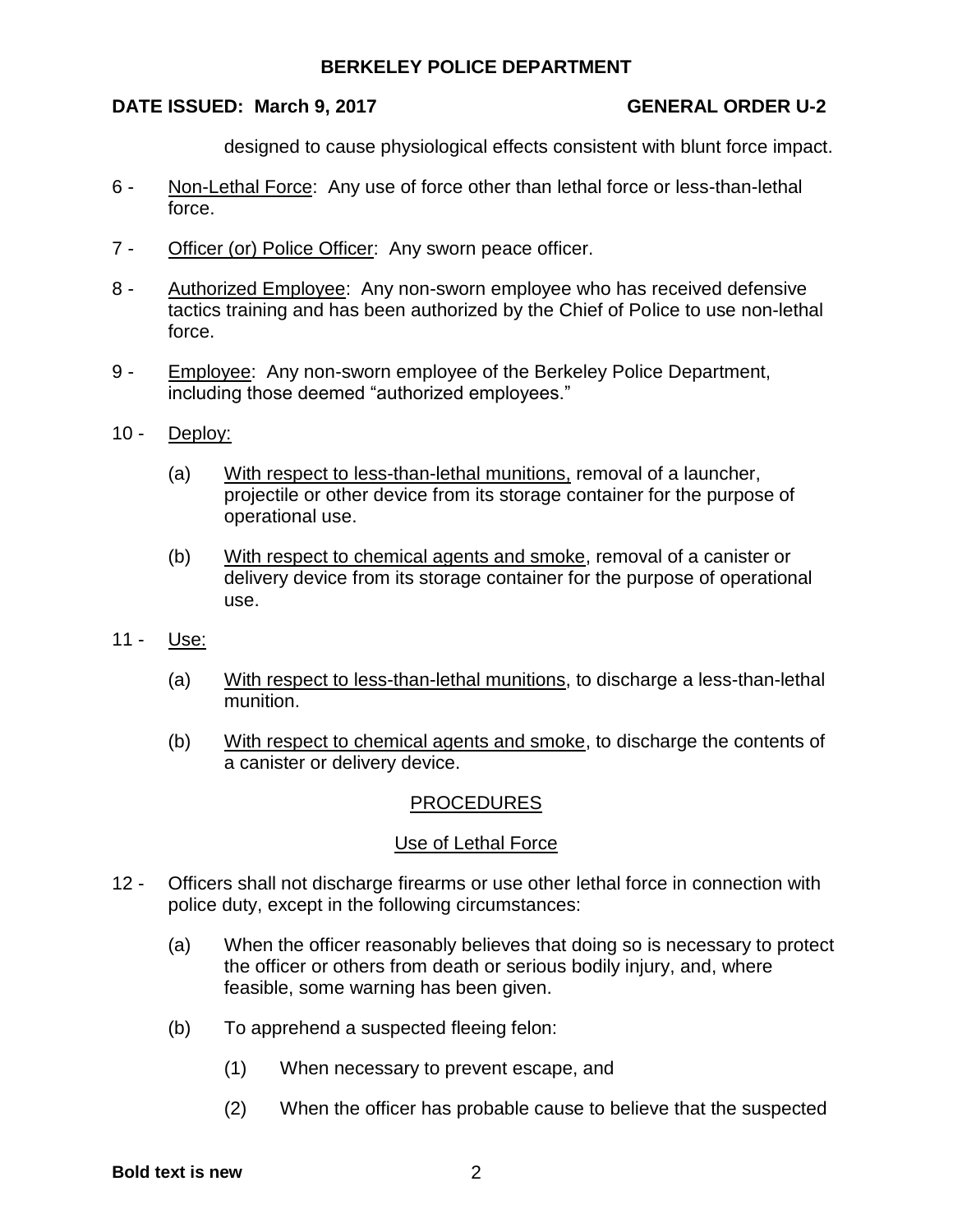## **DATE ISSUED: March 9, 2017 GENERAL ORDER U-2**

fleeing felon poses a significant threat of death or serious bodily injury to the officer or others, and

- (3) Where feasible, some warning has been given.
- (c) During other police duty:
	- (1) In supervised Department training sessions at an approved range, or other site.
	- (2) To destroy an animal that represents a threat to public safety, or as a humanitarian measure where the animal is seriously injured. If possible, supervisory approval should be obtained prior to using lethal force to destroy an animal.

#### Use of Vehicles

- 13 Officers shall not use police vehicles to ram or block other vehicles, persons, or moving objects in a manner that reasonably appears to constitute the use of lethal force, except in the following circumstances:
	- (a) When the officer reasonably believes that doing so is necessary to protect the officer or others from death or serious bodily injury, and, where feasible, some warning has been given.
	- (b) To apprehend a suspected fleeing felon:
		- (1) When necessary to prevent escape, and
		- (2) When the officer has probable cause to believe that the suspected fleeing felon poses a significant threat of death or serious bodily injury to the officer or others, and
		- (3) Where feasible, some warning has been given.

#### Deployment and Use of Less-Than-Lethal Force

- 14 Less-than-lethal munitions shall only be deployed and used by trained officers authorized by the Chief of Police.
- 15 Except during authorized training programs, less-than-lethal force shall be deployed only at the direction of a sergeant or command officer, or the Incident Commander in a crowd situation.
- 16 Less-than-lethal force shall only be used in the following situations, and, where feasible, after some warning has been given: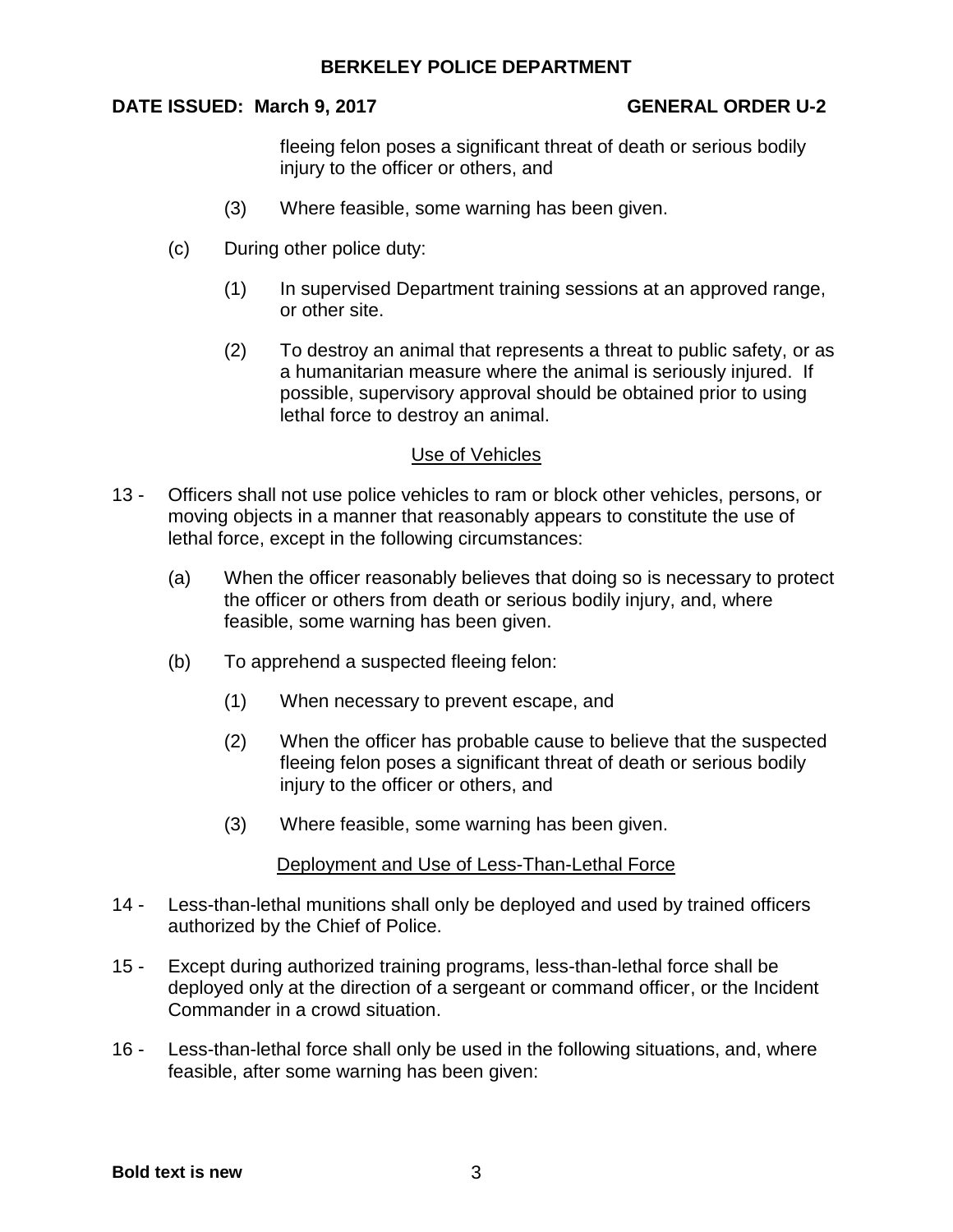#### **DATE ISSUED: March 9, 2017 GENERAL ORDER U-2**

- (a) When an act of violence is occurring, or is about to occur;
- (b) To overcome the resistance of a physically combative person, or to gain compliance from a non-compliant person reasonably believed to be armed;
- (c) To deter a person who is reasonably believed to be armed and is threatening to harm him-/herself, another person, or an officer; or,
- (d) To resolve a potentially violent incident not otherwise described above, when deemed reasonable by the authorizing sergeant or commander.
- 17 When practical, approval for the deployment and use of less-than-lethal force will be obtained from the Patrol Division Watch Commander. If there is no Watch Commander on duty, deployment authorization will be requested from the Duty Command Officer (DCO).
	- (a) Prior to deployment, efforts should be made to ensure an appropriate medical response is available.
	- (b) In the event exigent circumstances preclude prior command approval, the supervisor authorizing less-than-lethal force deployment shall notify the Watch Commander, or in his/her absence the DCO, as soon as practical.
- 18 In crowd situations, less-than-lethal force and/or chemical agents shall not be used without the prior approval of the Chief of Police, or his/her designee, unless exigent circumstances prevent the request from being made and the delay would likely risk injury to citizens or police personnel (e.g., rocks, bottles, or other projectiles are being thrown and immediate crowd dispersal is necessary).
	- (a) In the event immediate use is necessary, notification to the Chief of Police, or his/her designee, should be made as soon as possible after the deployment.
	- **(b) In the event a use of force as described in Section 23 of this Order occurs during an unusual occurrence as described in General Order U-4, the officer shall prepare a supplemental report as soon as practical following the incident.**
	- **(c) Each officer shall include in the report, to the extent possible, specific information regarding each use of force, e.g., the reason for the use of force, location, description of the individual(s) upon whom force was used, type of force used, etc.**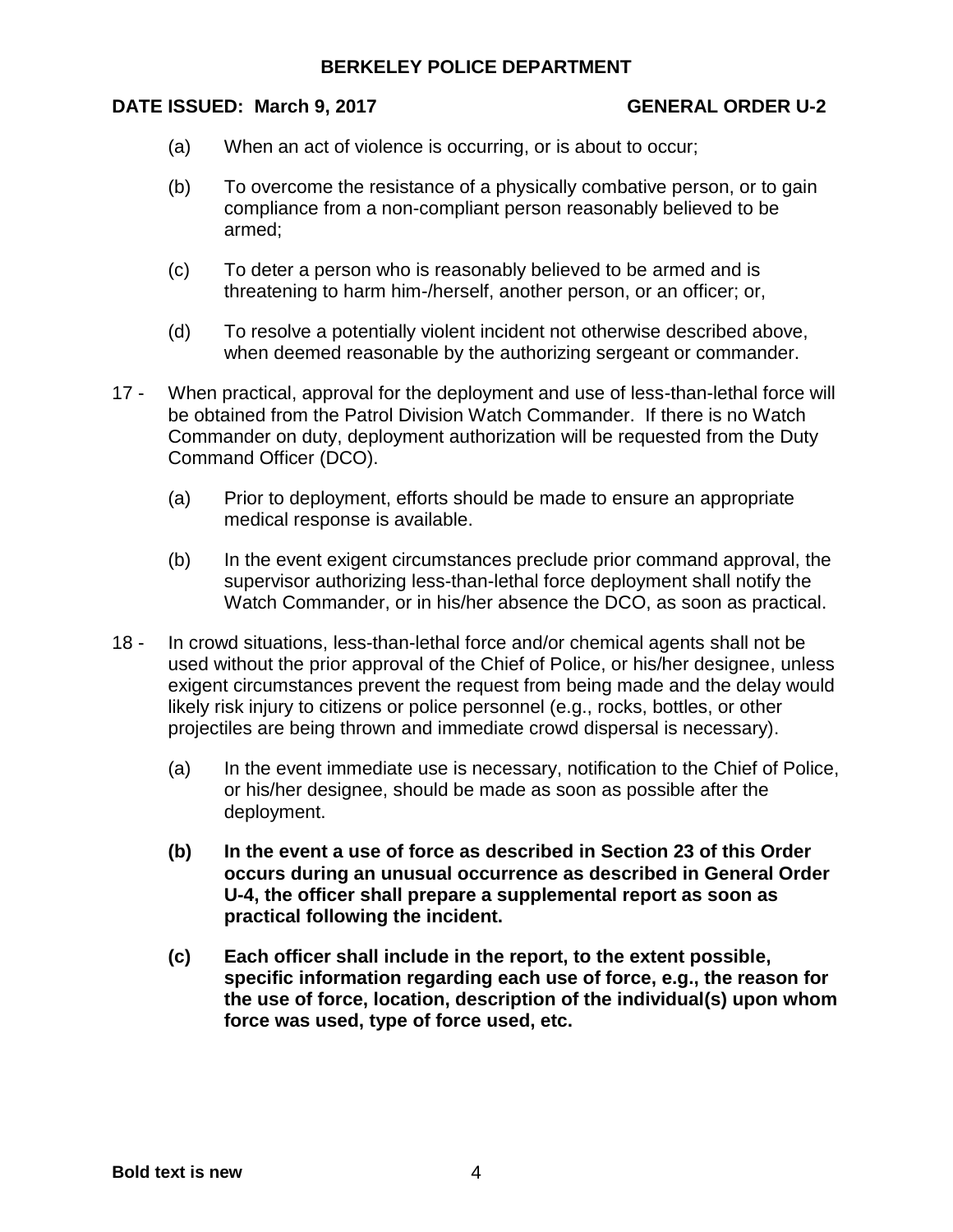## **DATE ISSUED: March 9, 2017 GENERAL ORDER U-2**

## Use of Non-Lethal Force

- 19 When lethal force and less-than-lethal force are not authorized, officers and authorized employees may use reasonable approved non-lethal force techniques and weapons in the following circumstances:
	- (a) To protect themselves or another person from physical injury;
	- (b) To restrain or subdue a resistant individual; or
	- (c) To bring an unlawful situation safely and effectively under control.

## Prohibited Uses of Force

- 20 The following uses of force are prohibited:
	- (a) Carotid Restraint Hold: Council Resolution No. 52,605 N.S., dated February 14, 1985, "Prohibiting use of 'chokehold' for law enforcement purposes in the City of Berkeley" states: "Be it resolved by the Council of the City of Berkeley as follows: That the chokehold, including but not limited to the carotid restraint and the bar-arm hold, is hereby banned from use for law enforcement purposes in the City of Berkeley."
		- (1) The term bar-arm refers to a variety of techniques. As defined in the City Council Resolution, "bar-arm hold" refers to *any* use of the forearm to exert pressure against the front of the neck. However, other types of arm hold techniques (e.g., those that involve control of the arm, wrist or elbow) remain authorized.
	- (b) Oleoresin Capsicum (pepper spray) for use as a crowd control technique is prohibited. On September 16, 1997, the City Council passed a policy recommendation that says, in part, "no pepper spray will be used for crowd control by the Berkeley Police Department."
	- (c) Deployment of less-than-lethal munitions from a shotgun is prohibited.

## Provision of Medical Attention

21 - When an officer or employee uses force that results in injury, or when a subject complains that an injury has been inflicted, the officer or employee shall ensure that the subject receives appropriate medical care. (See also General Order A-17).

## Unauthorized Use of Force / Intervention and Reporting

22 - When an officer or employee witnesses any other officer or employee of this Department, or of any other law enforcement agency, use force that he or she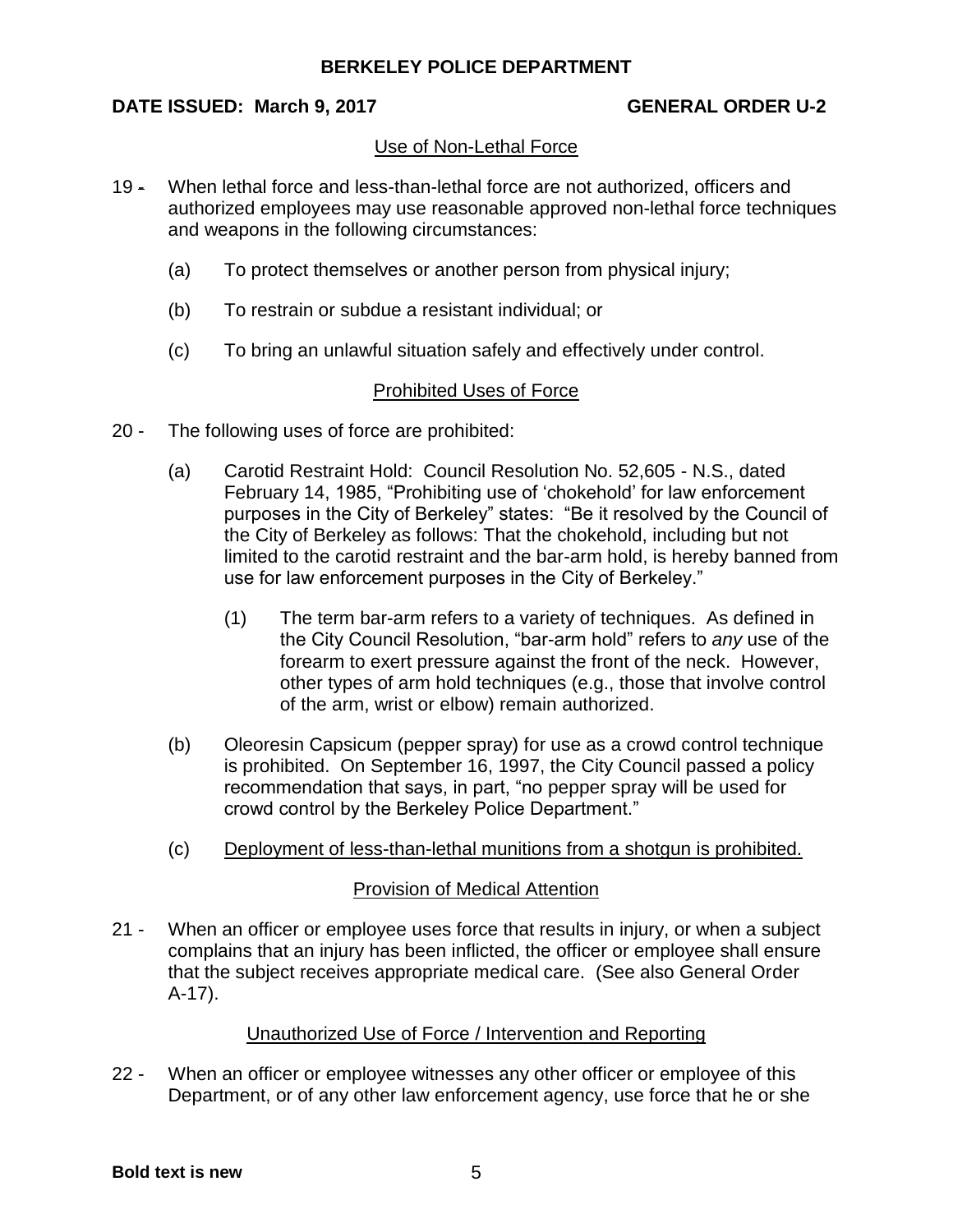## **DATE ISSUED: March 9, 2017 GENERAL ORDER U-2**

believes is unauthorized, he or she shall do the following:

- (a) If the witness employee is a sworn officer, he or she shall immediately take reasonable action to attempt to mitigate such use of force. This may include verbal intervention or, if appropriate, physical intervention.
	- (1) A sworn officer's failure to act may potentially expose him/her to criminal charges and/or civil liability.
- (b) Any officer or employee who observes a potentially unauthorized use of force shall make an oral report to an on-duty sergeant or a command officer at the first opportunity.

## Use of Force / Reporting Requirements

- 23 Any officer or employee who uses force shall, as soon as practical, make an oral report to an on-duty sergeant or command officer in the following four situations:
	- (a) When an officer discharges a firearm (intentional or unintentional) while on duty, except during a supervised training session.
	- (b) When an officer discharges a firearm while off-duty pursuant to his or her authority as a law enforcement officer.
	- (c) When an officer or employee uses force that results in death or injury, or when a subject complains that an injury has been inflicted. (See also General Order C-16)
	- (d) When an officer or employee uses a non-lethal *weapon* (e.g., Oleoresin Capsicum or baton) on a person, whether or not an injury is sustained
- 24 The officer or employee must also complete a police or incident report in any of the above four situations.
- 25 Whenever an officer or employee uses Oleoresin Capsicum (pepper spray), he or she must also complete a "Use of Pepper Spray Report" form. (See Training and Information Bulletin #216 for detailed instructions in completing this form).

## Use of Force / Supervisor Responsibilities

- 26 A sergeant shall immediately be assigned and shall respond to the scene in the following four situations:
	- (a) When an officer discharges a firearm (intentional or unintentional) while on duty, except during a supervised training session.
	- (b) When an officer discharges a firearm while off-duty pursuant to his or her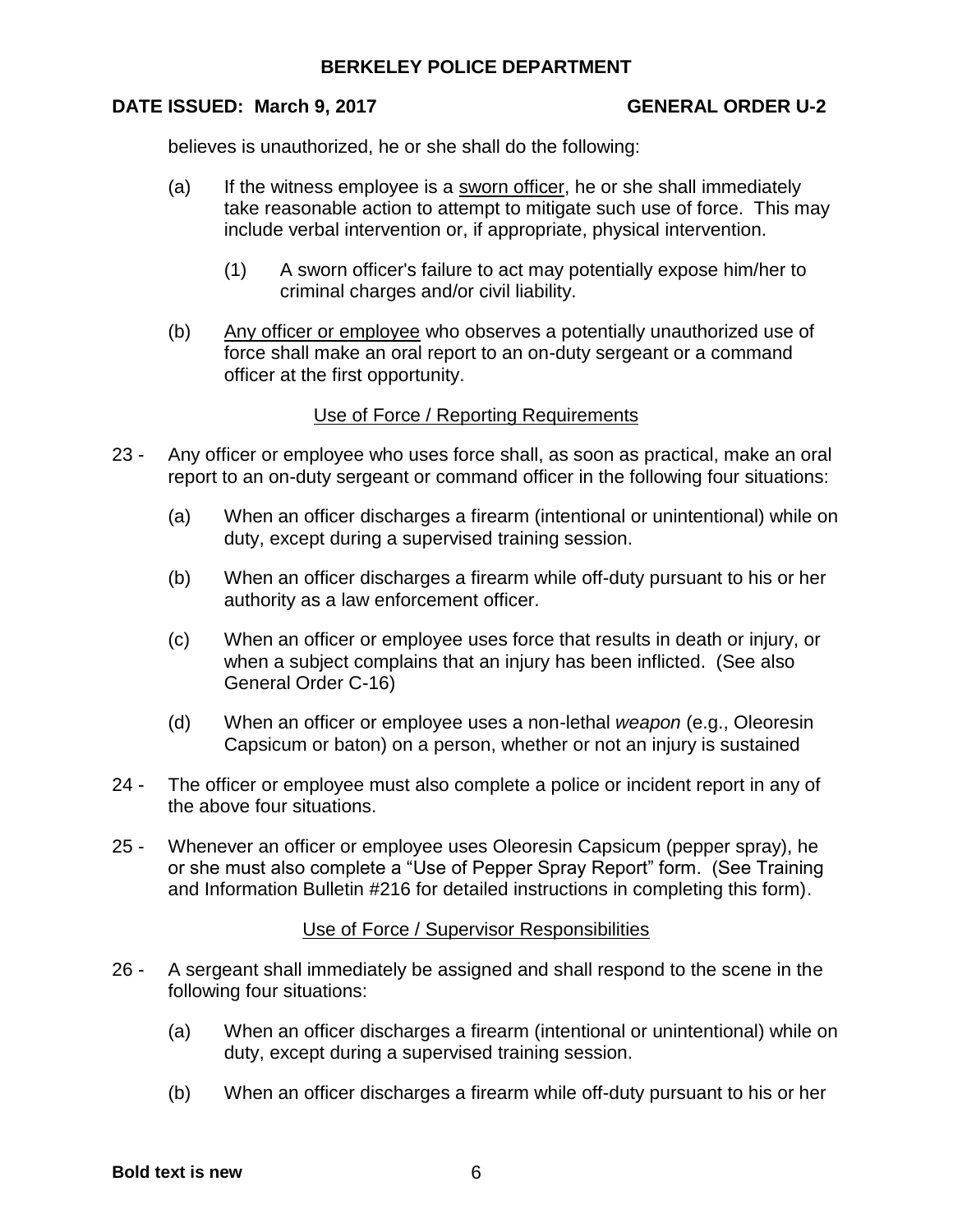## **DATE ISSUED: March 9, 2017 GENERAL ORDER U-2**

authority as a law enforcement officer.

- (c) When an officer or employee uses force (including, but not limited to, a non-lethal weapon) that results in death or injury, or when a subject complains that an injury has been inflicted. (See also General Order C-16)
- (d) When an officer or employee reports a use of force by another officer or employee of the Department, or of any other law enforcement agency, that he or she believes is unauthorized.
- 27 A supervisor shall complete a Use of Force Report in any of the above four situations.
	- (a) A supervisor shall complete a Use of Force Report whenever an officer or employee uses a non-lethal weapon on a person, even if no injury results.
	- (b) The supervisor shall attach copies of all police reports relating to the incident to the Use of Force Report. (See Use of Force Report form at the end of this General Order)
- 28 The supervisor who completes the Use of Force Report shall route the Use of Force Report (with attached police reports) and/or Use of Pepper Spray Report forms to the Division Captain through the chain of command.

## Use of Force / Administrative Review

- 29 The Division Captain shall review the Use of Force Report (and when applicable, Use of Pepper Spray Report) and route the report to the Chief of Police with a recommendation of findings.
	- (a) The Chief of Police may convene a Review Board (as outlined in General Order R-3) instead of utilizing Division Captain Review.
- 30 The Chief of Police will make a finding that the use of force was either within policy or initiate additional administrative review/investigation as may be appropriate.
- 31 Any determination concerning the propriety of force used will be based on facts and the information available to the officer at the time the force was employed, and not upon information gained after the fact.
- 32 All Use of Force Reports will be reviewed to determine whether Departmental use of force regulations, policies, or procedures were: 1) violated or followed; 2) clearly understood, effective, and relevant to the situation; and/or, 3) require revision or additional training.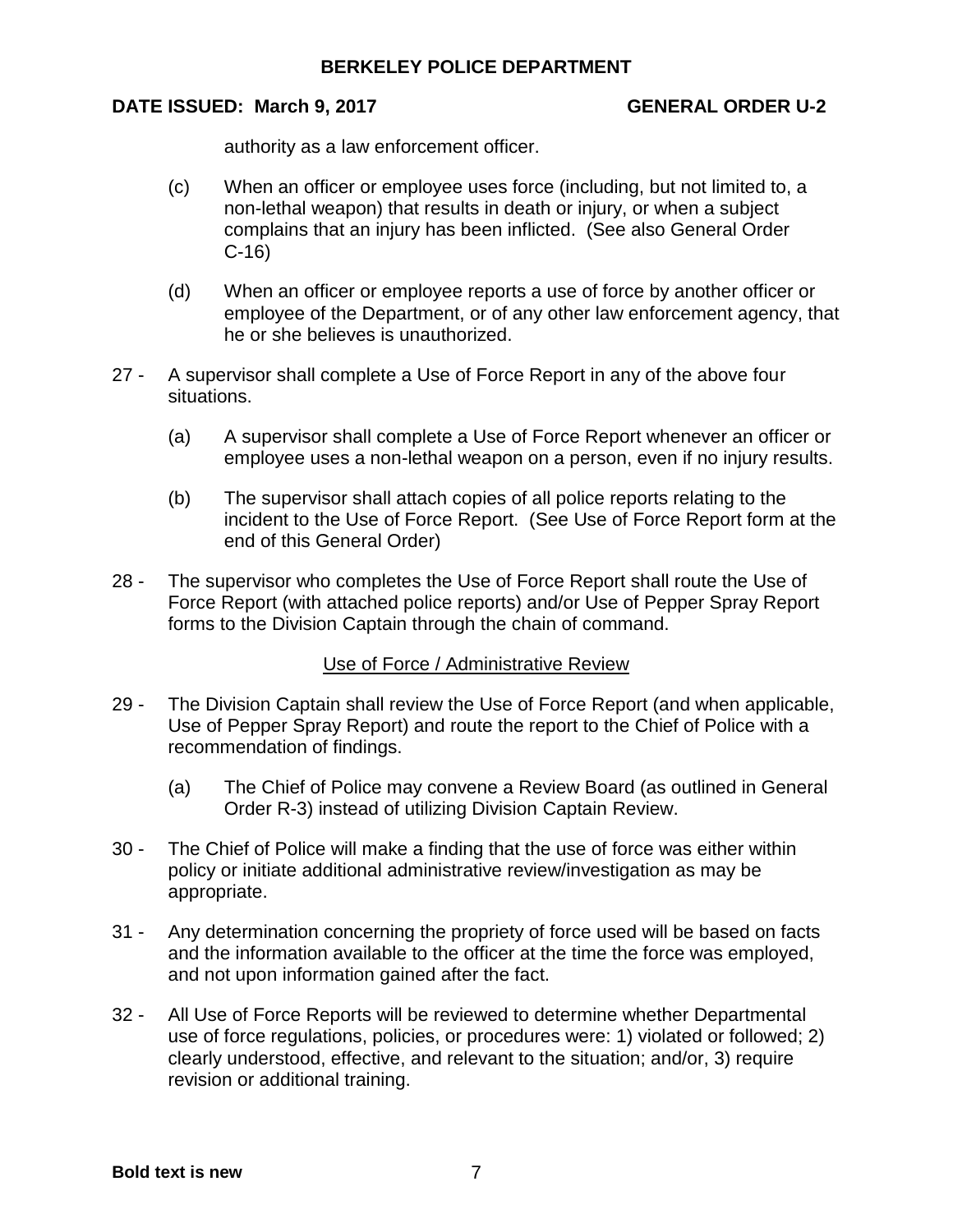#### **DATE ISSUED: March 9, 2017 GENERAL ORDER U-2**

33 - Use of Force Reports will be held in file for five (5) years and then purged, unless needed for additional administrative action.

#### SPECIAL PROCEDUCRES / DEATHS AND SERIOUS BODILY INJURY

- 34 In addition to the above, the Departmental response to incidents in which an officer uses force that results in death or a serious bodily injury shall be as follows:
	- (a) The officer shall be placed on administrative leave as outlined in Police Regulation 325: " ... If any person is seriously injured or killed as a result of an officer's actions, including the discharging of a firearm, such officer shall be placed on administrative leave for a period of time, as determined by the Chief of Police, depending upon the circumstances of the situation. The officer(s) shall not return to regular duties until he/she meets with a mental health professional."
	- (b) The Department shall conduct both an administrative and criminal investigation of the incident as outlined in General Order P-12 (Police-Involved Shootings and Fatal or Serious Injury Incidents); and a Review Board shall be convened as described in General Order R-3.
- References: *Tennessee v. Garner* (1986) 471 U.S. 1 *Graham v. Connor* (1989) 490 U.S. 386 *Doerle v. Rutherford* (9th Cir. 2001) 272 F.3d 1272 California Penal Code §§196, 197, 835, 835(a), 836, 836.5, and 843 General Orders A-17, C-16, C-64, F-2, P-12, P-26. R-3 and U-4 Police Regulations 202, 318, 321, 322, 323, 324, 325 and 332 Training and Information Bulletin 216 Lethal and Non-Lethal Force Manual Uniform and Equipment Manual City of Berkeley Council Resolution No. 52,605 – N.S. (2/14/85), "Prohibiting use of 'chokehold' for law enforcement purposes in the City of Berkeley" National Tactical Officers Association, General Policy Statement for Less-Than-Lethal Impact Projectiles (11/22/2002)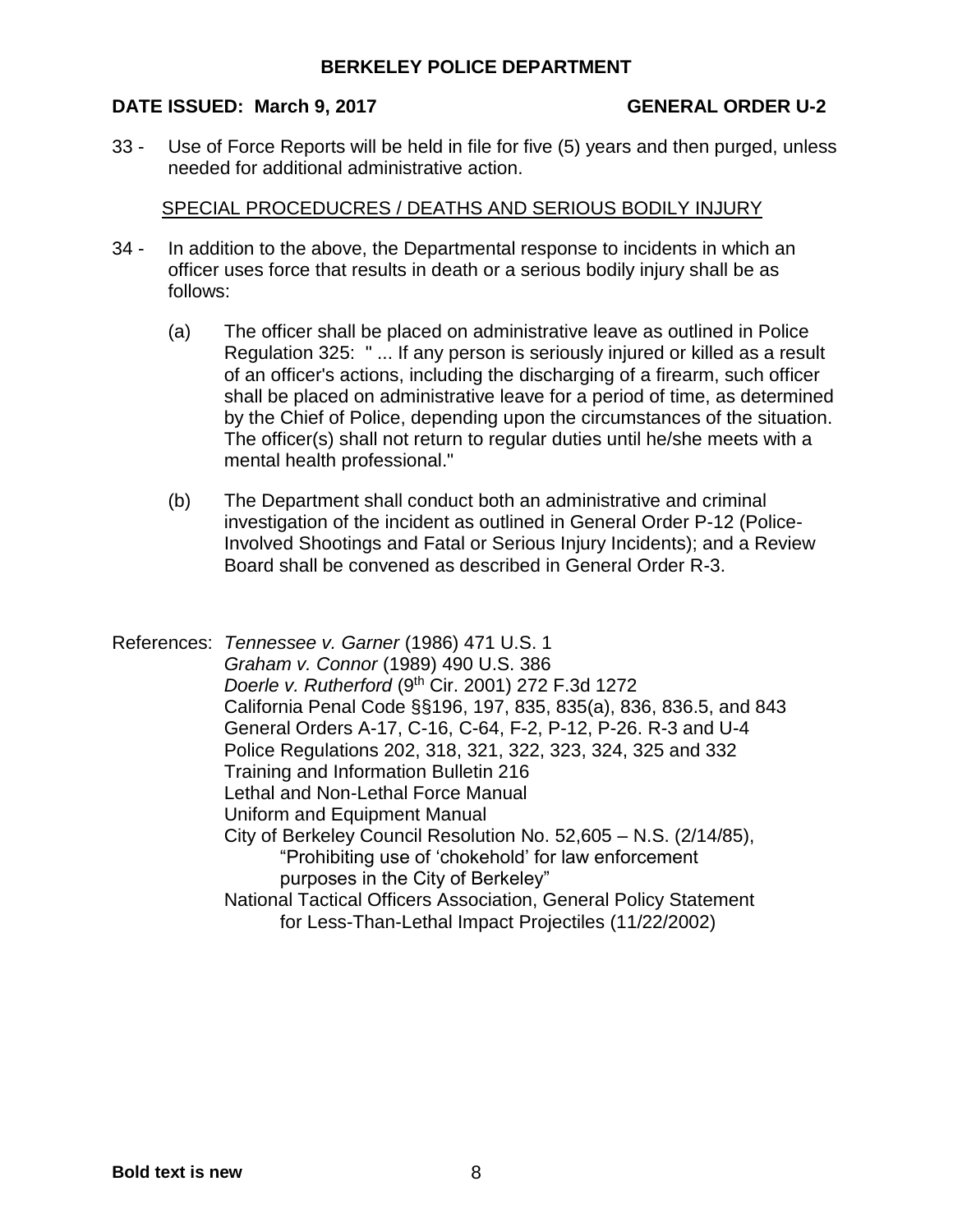# **DATE ISSUED: March 9, 2017 GENERAL ORDER U-2**

#### EXEMPLAR

### BERKELEY POLICE DEPARTMENT USE OF FORCE REPORT

This report is to be completed by an on-duty supervisor per General Order U-2 if: (1) Use of any force results in injury or death to a person; (2) Non-lethal weapons (OC/baton) or less-then-lethal munitions are used on a person; or (3) An officer discharges a firearm intentionally or unintentionally on duty (other than during training), or off-duty while acting in the capacity of a police officer.

| Date:                                                                 |                                      |                                                                 |        |                           |              |               |  |  |
|-----------------------------------------------------------------------|--------------------------------------|-----------------------------------------------------------------|--------|---------------------------|--------------|---------------|--|--|
| To:                                                                   | Chief of Police via Chain of Command |                                                                 |        |                           |              |               |  |  |
| From:                                                                 |                                      | <u> 1989 - Johann Stoff, amerikansk politiker (d. 1989)</u>     |        |                           |              |               |  |  |
| Subject:                                                              |                                      | USE OF FORCE REVIEW                                             |        |                           |              |               |  |  |
|                                                                       |                                      |                                                                 |        |                           |              |               |  |  |
|                                                                       |                                      |                                                                 |        |                           |              |               |  |  |
|                                                                       |                                      |                                                                 |        |                           |              |               |  |  |
|                                                                       |                                      |                                                                 |        |                           |              |               |  |  |
|                                                                       |                                      |                                                                 |        |                           |              |               |  |  |
|                                                                       |                                      |                                                                 |        |                           |              |               |  |  |
|                                                                       |                                      | Type of Force used: $\Box$ Physical $\Box$<br>Firearm<br>$\Box$ | $\Box$ | Baton<br>Less-than-lethal | П<br>$\Box$  | O.C.<br>Other |  |  |
| Was Officer or Police Employee injured?<br>$\Box$ Yes<br>No<br>$\Box$ |                                      |                                                                 |        |                           |              |               |  |  |
|                                                                       |                                      |                                                                 |        |                           |              |               |  |  |
|                                                                       |                                      |                                                                 |        |                           |              |               |  |  |
|                                                                       |                                      | Medical treatment required: BFD Response - $\Box$ Yes           |        |                           | No<br>$\Box$ |               |  |  |
|                                                                       |                                      |                                                                 |        |                           |              |               |  |  |